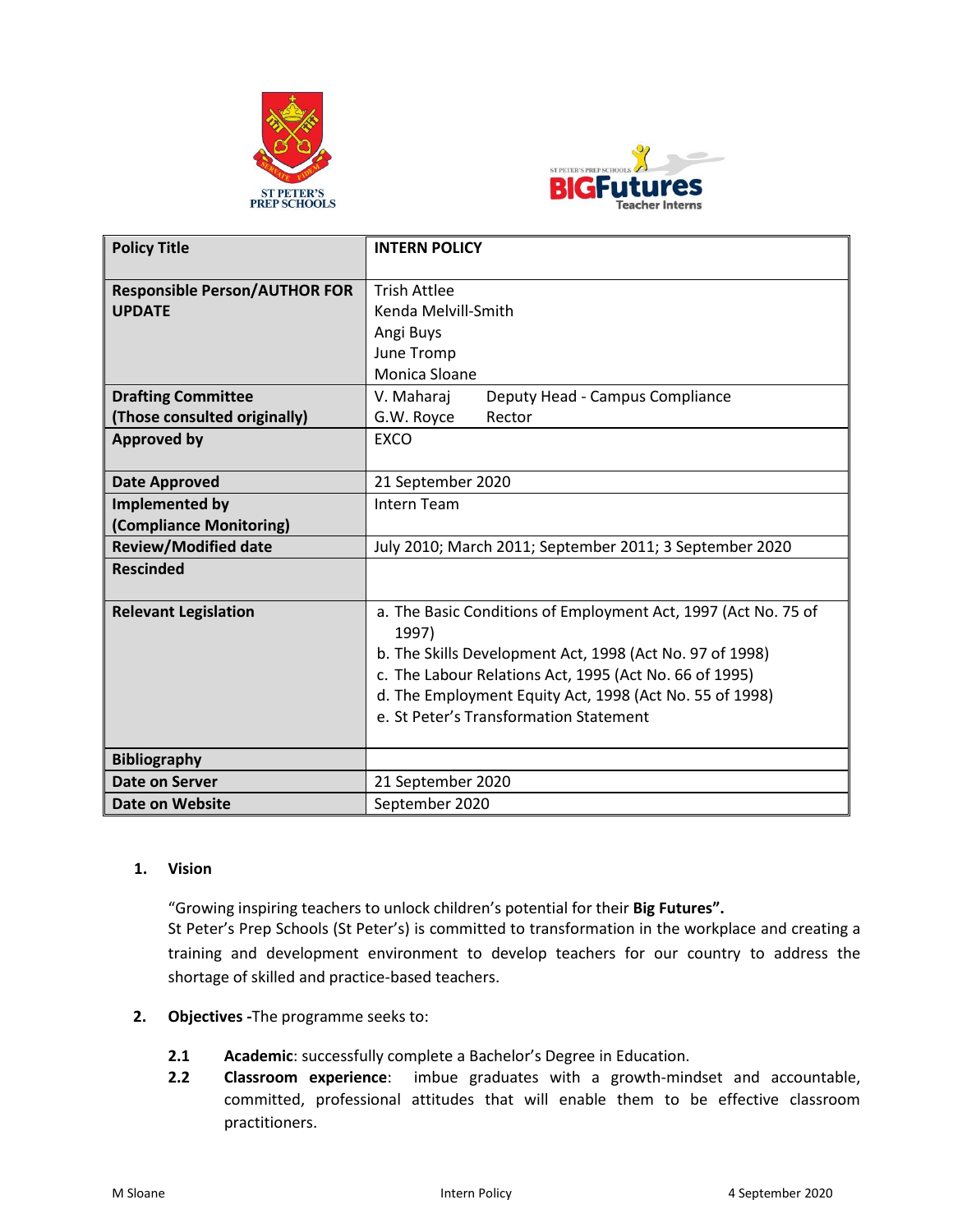- **2.3 Psycho-social support**: produce graduates who aspire to live Christian values; and who have the maturity to deal with the emotional demands of teaching.
- **2.4 Community Partnership**: grow an understanding of community and servant-leadership qualities.
- **2**.5 **Leadership**: develop teachers who have, among others, the following characteristics: ability to work as a team (collaboration), delegate, communicate, influence, display empathy and learning agility, be passionate about the higher purpose of all they do.

# **3. Scope**

The Intern Policy applies to individuals who have been recruited specifically as Interns. They will be immersed in the St Peter's Intern Programme and will be paid a stipend either by St Peter's or external institutions/donors.

# **4. Policy**

# **4.1 Selection Criteria/Eligibility**

- a. Must be South African citizens, including previously disadvantaged groups. (These are the following groups: Coloured, Chinese, Indian, Black, persons with disabilities.)
- b. Teacher Interns must show a commitment to teaching as a career.
- c. Preferably under the age of 25.
- d. Candidates must have the willingness and ability to embrace the ethos of the school and fully participate in life at St Peter's.
- e. Matric academic criteria applicable for a position
- English Home Language: 55%, English First Additional Language: 60%. (If English isn't one of these 2 options, they are unable to qualify).
- Mathematics: 55% or Mathematics Literacy: 60%

# **4.2 Recruitment and Interview Process**

Interns are required in each Junior Primary classroom from grade 0 to grade 2. If funding is available, interns are also recruited for the Pre-Primary and Senior Primary Phases. Vacancies for interns must be advertised as widely as possible: on the School website, Facebook, Instagram, Universities and any service provider whose aim it is to recruit young adults. St Peter's employees are also encouraged to advertise the Intern Programme by word of mouth or by any other appropriate means.

- a. The recruitment, selection and placement of Interns are a Human Resource function and will be performed in consultation with the Intern Team. The recruitment, selection and placement must be carried out uniformly across the organization.
- b. The selection process, interviewing and other selection methods will be implemented in line with St Peter's Recruitment Policy and procedures.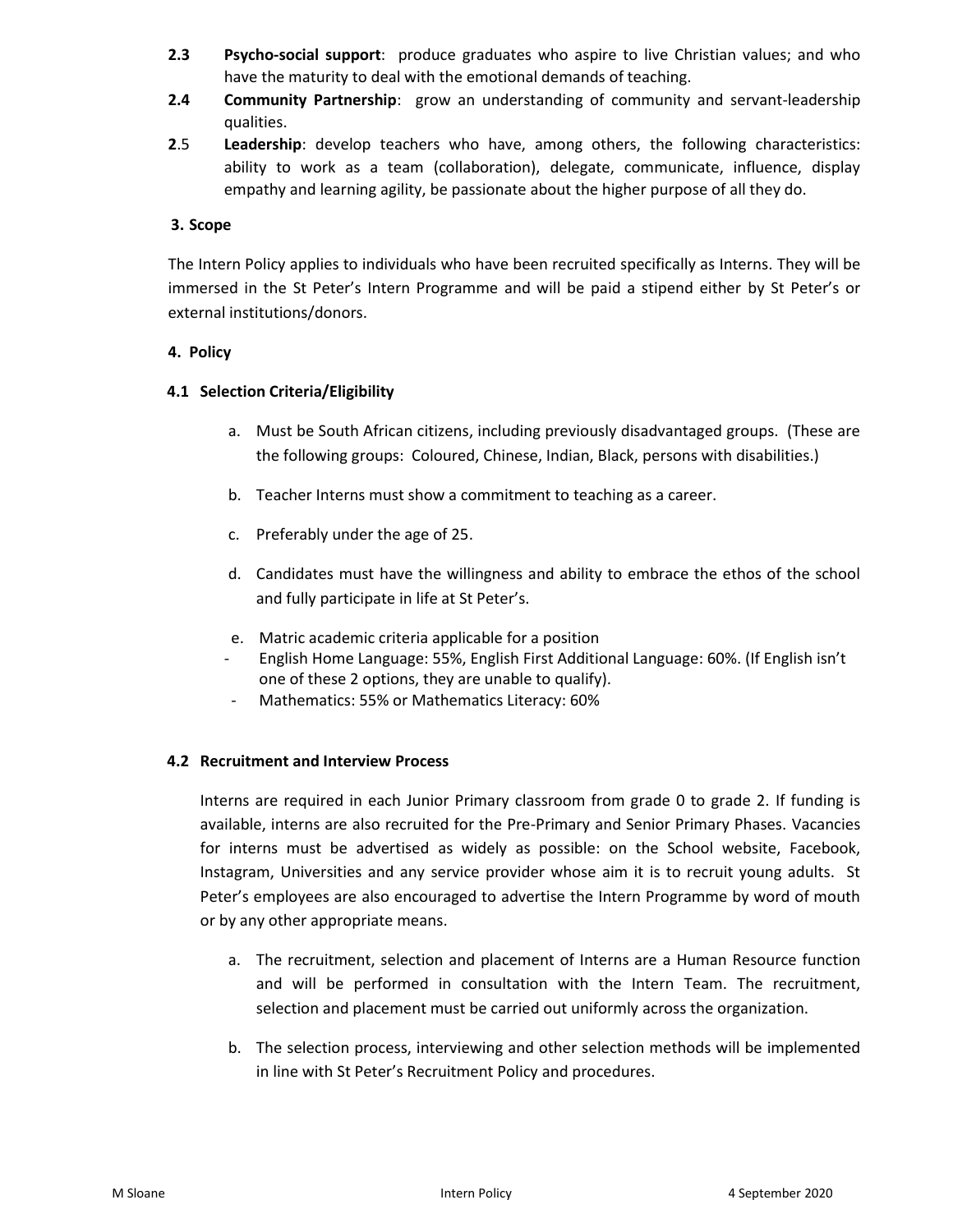# 4.3 **Period of Internship**

The period of appointment under the Internship Programme is twelve (12) months, renewable in line with operational needs, successful academic results, performance on the job and available funding. This period may be increased or decreased in exceptional circumstances. No expectation of permanent employment is created by the appointment of Interns. However, the intention is to develop Interns into fully-fledged teachers who may ultimately be appointed as permanent staff members at the School, other ISASA schools or public schools.

# **4.4 Intern Package includes, where possible:**

- An annual stipend set in consultation between the School and St Peter's Foundation
- Tuition fees, excluding fees for repeat subjects that have been failed or missed for any reason other than illness (refer Memorandum of Agreement)
- Required textbook purchases associated with the particular module
- Accommodation, only if funding is specifically available
- Meal during term time
- Psycho-social support and relevant workshops
- Mobile data required due to unforeseen circumstances e.g. Covid-19 pandemic

# 4.5 **Conditions of service**

- a. Interns should have reasonable access to available office accommodation, computers, information and work-related resources that are used by the school.
- b. Interns should, as far as possible, be exposed to and given opportunities to participate in relevant activities and processes of St Peter's as part of their growth and development.
- c. Each intern will sign a Memorandum of Agreement with the school.

# **5. Evaluation and Monitoring**

- a. Assessments will be conducted on a termly basis in accordance with the requirements of the Curriculum and the Teaching Competencies criteria.
- b. Fortnightly minuted meetings will be held between the Interns and Mentor as well as the Intern Team.
- c. The relevant manager or Head Mentor must compile termly reports on the progress of the Interns and submit these reports to the Class teachers; relevant heads and St Peter's Foundation who will report back to the donors.

# **6. Termination of Service**

The Memorandum of Agreement between the School and the Interns outlines the expectations of performance and of compliance with rules and procedures of the Internship Programme. It also depends on the operational needs of the school, as these may be subject to change over time. Interns must comply with the rules of St Peter's and they are expected to conduct themselves in the same way as any St Peter's staff member.